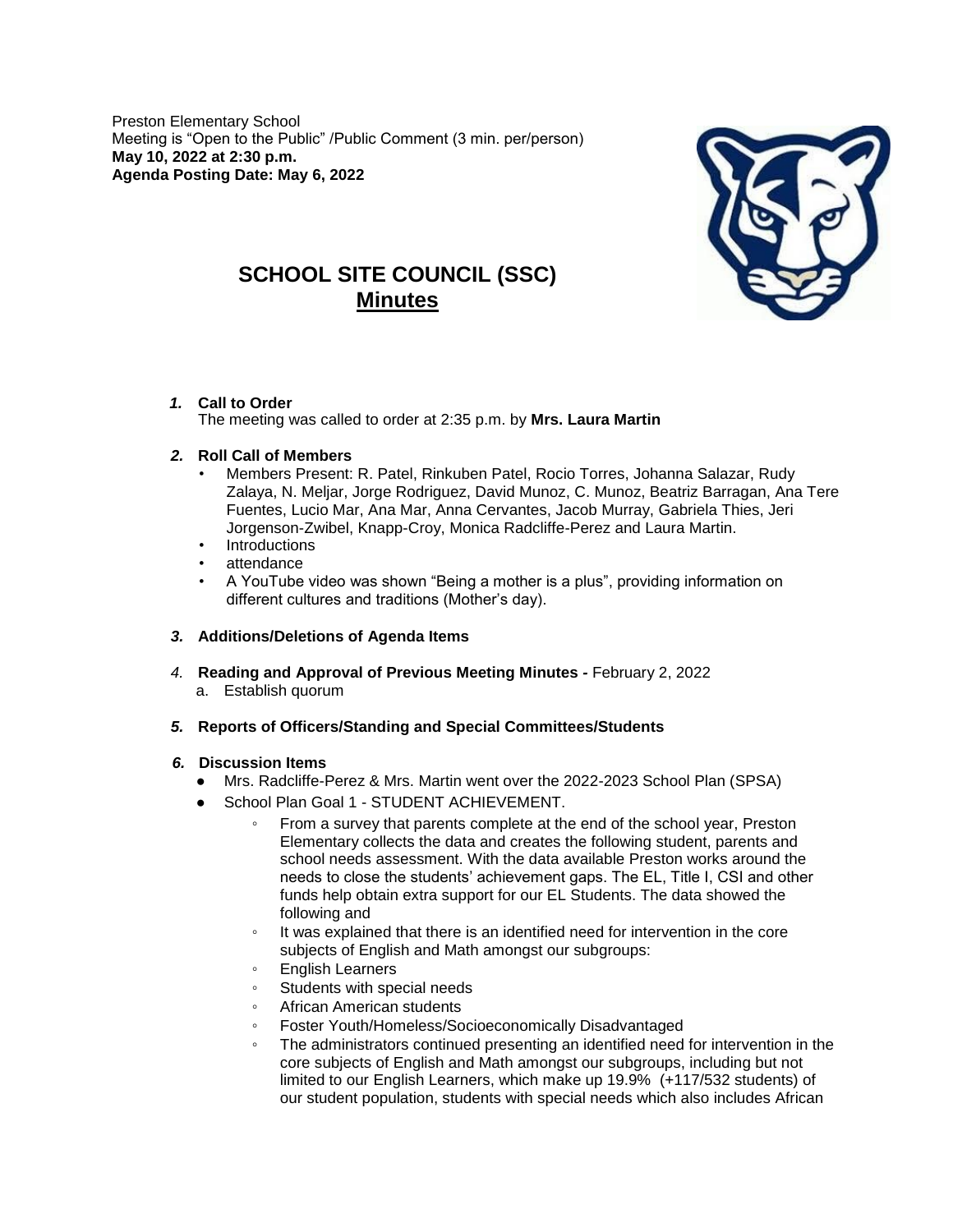American students and English Language Learners, and our African American student population.

- Students are performing below grade-level in either language arts, math, or both.
- In 21-22 students in grades 1-5 will be provided Summer School if they meet certain criteria.
- It was mentioned that the 22-23 school year Preston is providing access to interventions and additional support as needed:
- Preston Elementary has hired extra certificate personnel Reading Specialist.
- Preston is using targeted intervention strategies and programs to decrease the number of students needing interventions:
- Lexia: Accelerates the development of literacy skills for students of all abilities, helping them make that critical shift from learning to read to reading to learn.
- Moby Max: Fixes learning gaps with the power of personalized learning. MobyMax's adaptive curriculum creates an individualized education plan for each student, allowing gifted students to progress as quickly as they like while simultaneously ensuring that remedial students get the extra instruction they need.
- Other helpful resources such as: Footsteps2Brilliance: (K-3) that offers interactive eBooks, songs, and games in English or Spanish. Game-based to increase academic vocabulary, comprehension, and critical thinking skills
- SIPPS: (K-5) a program to help both new and struggling readers, for fluent, independent reading. Helps students to read silently with higher levels of comprehension.
- Scholastic: Is a program that develops Literacy and Learning for all students
- PBIS: Is a schoolwide management system that assists to reinforce Positive Behavioral Interventions and Support (PBIS).
- Advancement Via Individual Determination (AVID): The program's mission is to close the achievement gap by preparing all students for college readiness and success in a global society
- Culturally and Linguistically Responsive Teaching and Learning: Is a program that is focused on quality, equitable, and liberating education for all students.
- PATHS: Is a social and emotional learning (SEL) program that support students' mental health and wellness, cultivate a safer and more positive learning environment.
- WATCH D.O.G.S.: Is an ntervention program that focuses on the prevention of violence in our students' by using the positive influence of fathers and father figures by providing an unobtrusive presence in schools, and by being a positive and active role models for our students.
- Active Education: Is a lunch SEL intervention program that wil help our students play and build social skills through physical activities. The program will
- provide structured activities and a curriculum with fun and healthy activities with an emphasis on Social Emotional Learning (SEL) and Positive Behavioral Intervention Supports (PBIS).
- The funds in Goals 1-3 also, help to provide access to:
- Conferences: teacher, parent, administrator
- Tutoring
- **Consultants**
- **SEL** services
- Professional Development
- **Collaboration**
- Summer School
- Bilingual Instructional Assistants
- **Extra Duty**
- **Substitutes**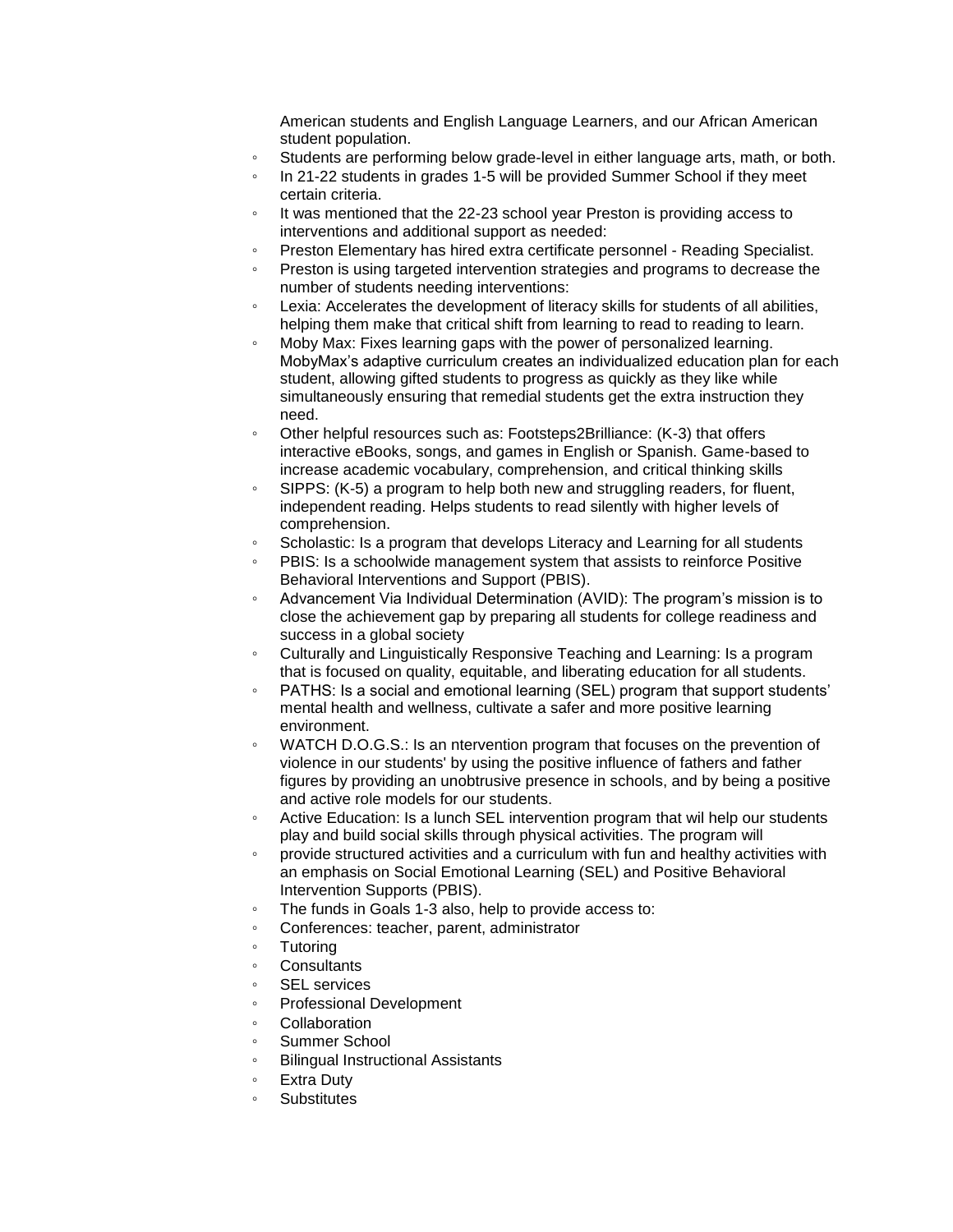- Salaries (certificated & classified)
- Benefits
- Books and supplies
- Supplemental instructional materials, digital programs
- Other services
- Print Shop, copies, paper ink, etc.
- Technology
- Chromebooks, iPads, Voice amplifiers, printers, headphones, cameras, monitors, cords, etc.
- **Transportation**
- Arts & Sports
- Parents wanted to know: When is the ne playgrouong will be open?
- Mrs. Radcliffe-Perez: The playground will be ready for 22-23 school year and she also explained the process.
- The administrators continued with School Plan Goal 2 PROFESSIONAL DEVELOPMENT
- The administrators mentioned that Preston Elementary teachers consistently are given time to collaborate using student data and measurable outcomes to identify student needs. They create plans for intervention and monitor progress to increase student achievement and improve instructional practices.
	- Preston Elementary teachers consistently are given time to collaborate using student data and measurable outcomes to identify student needs, create a plan for interventions, and monitor progress to increase achievement as supported and improve instructional practices.
	- The funding also helps to provide access to services explained previously in Goal #1, as well as:
	- PLC
	- Staff meetings
	- Collaboration meetings
	- Data, iReady to identify students' needs
	- Lesson Plans
	- Targeted Instruction Design, etc.<br>○ PBIS Bootcamp training
	- PBIS Bootcamp training
	- PD/Conferences
	- Registration fees
	- Transportation fees
	- Hotel fees
	- Meals
	- Materials
	- Supplies
	- Resources
	- Substitutes
	- Salaries (certificated & Classified)
	- Benefits
	- Preston is monitoring the school environment and implementing systems of student recognition and support to reduce the referral and suspension rates, while increasing positive behaviors on campus.
	- Awards & students' incentives
	- Posters, signs, visitor passes
- The administrators continued School Plan Goal 3 PARENT INVOLVEMENT
- The administrators explained to the audience that Preston's goal #3 is to increase parent participation in parent committees school-wide events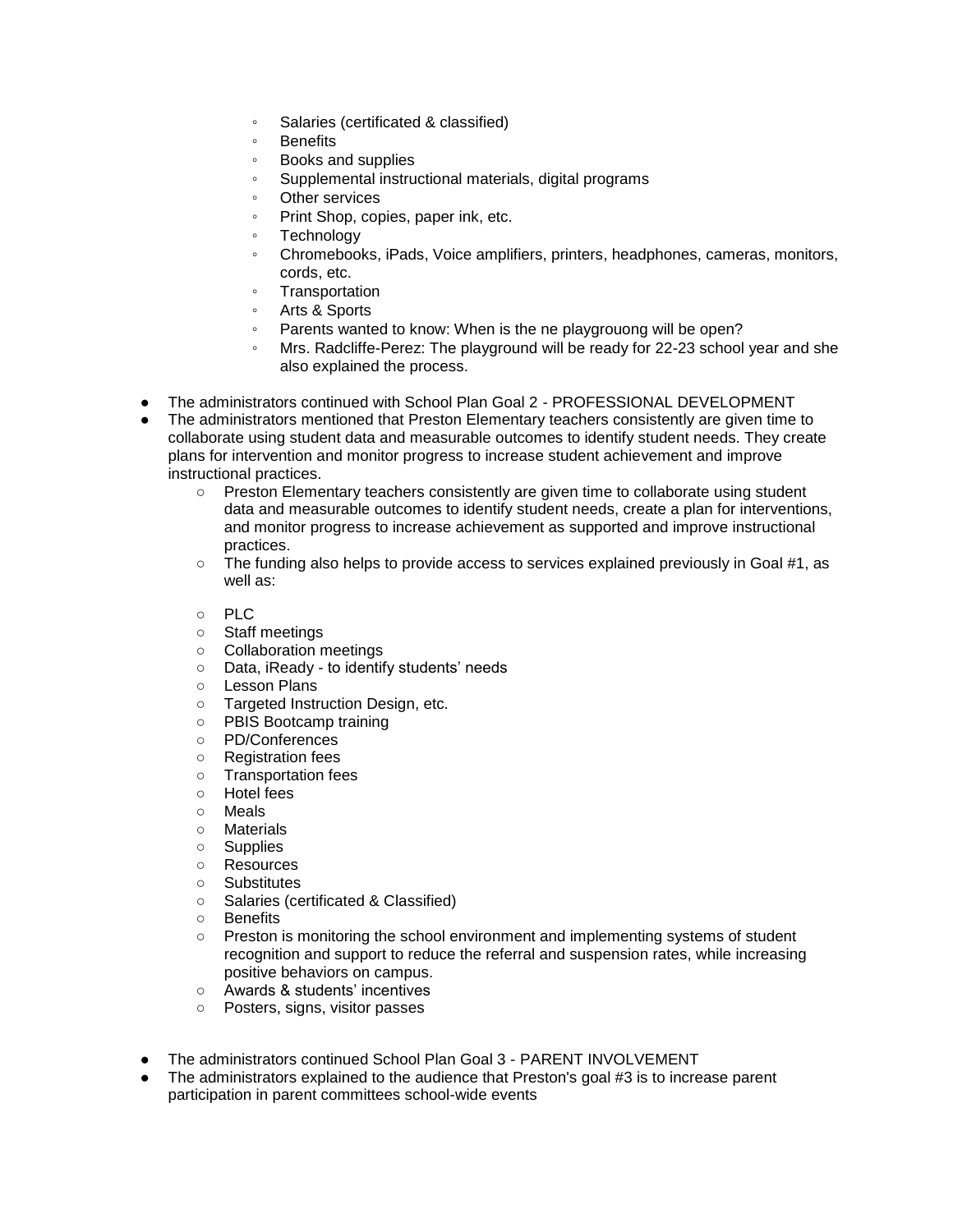- During school and
- After school.
- The funding also helps to provide access to services explained previously in Goal #1, as well as:
- Light refreshments
- Resources offices during parent events
- Translation services
- Activities & assemblies but not limited to Read S'More, etc.
- Parent workshops but not limited to CABE, etc.
- Registration fees
- Transportation fees
- Hotel fees
- Meals
- Materials
- Supplies
- Resources
- Parents were pleased and had a very good understanding of Preston's 22-23 School Plan.
- Preston 22-23 School Plan (SPSA) Mrs. Jeri Jorgenson-Zwibel motioned in favor to approve the School Plan, and seconded by Mr. Murray.
- SSC committee approved the 22-23 School Plan.

#### *7.* **Information Items**

- Mrs. Perez spoke about the improvements that she would like to have for the site, new marquee, new glass cabinets in hallways to expose student work and awards, the fence decoration on street with school spirit Panther's design. etc.
- Review SSC Meeting dates for 2022-2023
	- o A flyer will be presented at the beginning of 2022-2023 school year as a reminder for the SSC meetings and parents will be invited.
- Review DAC meeting dates for 2021-2022
	- o Mrs. Martin showed the DAC meeting dates for 2021-2022 from the Rialto USD website.
- Review ELAC meeting dates for 2022-2023
	- o A flyer will be presented at the beginning of 2022-2023 school year as a reminder for the ELAC meetings and parents will be invited.
- Ms. Croy motioned to adjourn the meeting at 3:30 p.m. and seconded by Mrs. Thies**.**
- Mrs. Perez & Mrs. Martin appreciated the parents' and staff for their attendance and concluded the meeting.
	- *8.* **Public** Comment **(3 minutes)**
	- **9. Action/Consent Items**
		- Preston 22-23 School Plan (SPSA) Revied and Approved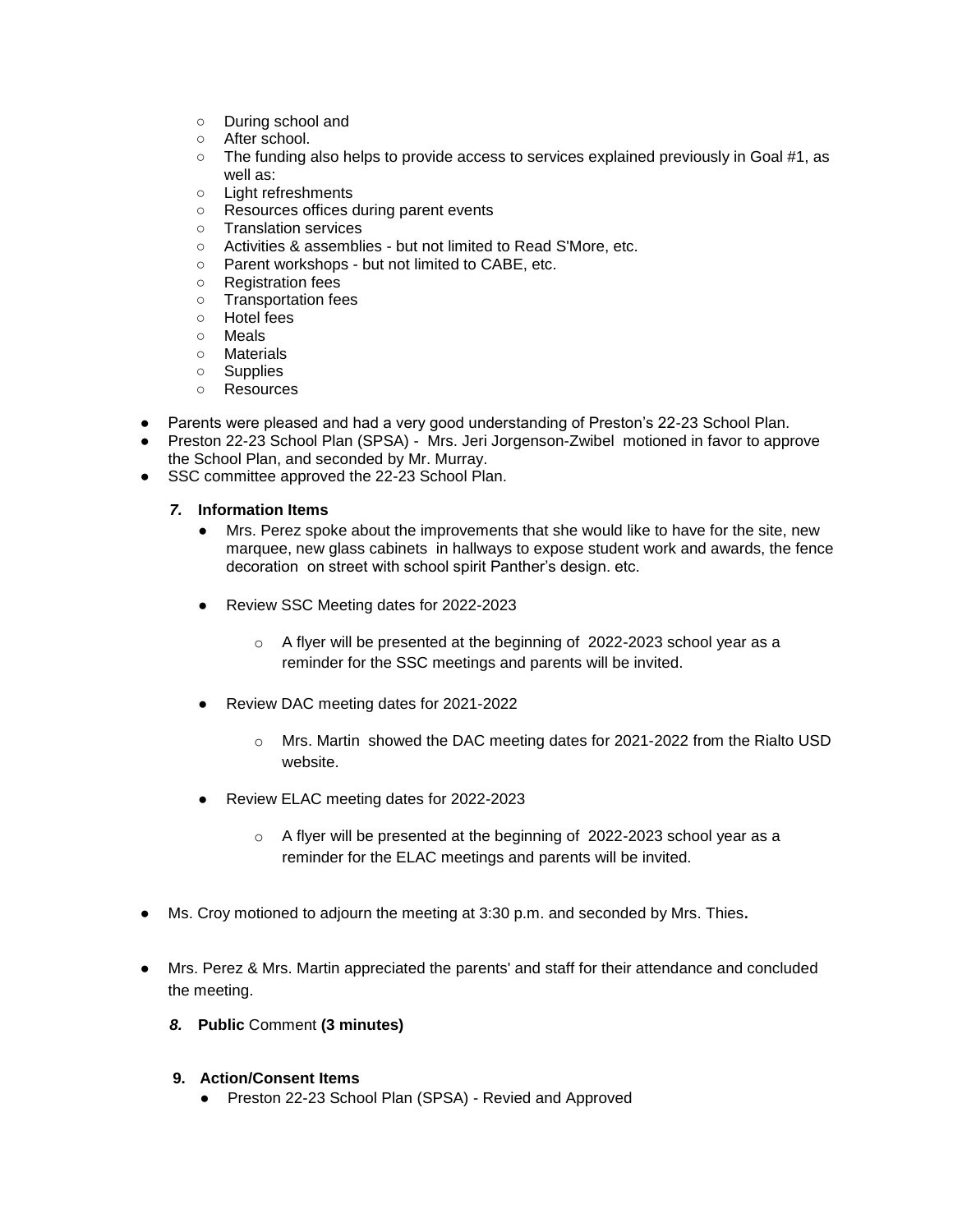#### **10. Unfinished Business and General Orders**

The following SSC members will receive a one on one review of Preston 22-23 School Plan: Devon Almendarez.

#### **11. New Business**

#### **12. Adjournment**

- Ms. Knapp-Croy motioned to adjourn the meeting at 3:30 p.m. and seconded by Mrs. Thies**.**

#### **Next Meeting: 2022-2023 School Year, at 2:30 p.m. in Preston Elementary School Cafeteria.**

In accordance with section 54953.2 of the Government Code, individuals may make a request for disability-related modification or accommodations, including, including auxiliary aids or services, in order to participate in a public meeting. Such requests must be submitted in writing no later than 12:00 noon three business days preceding the date of the meeting. Requests should be submitted to the attention of Monica Radcliffe-Perez, Principal.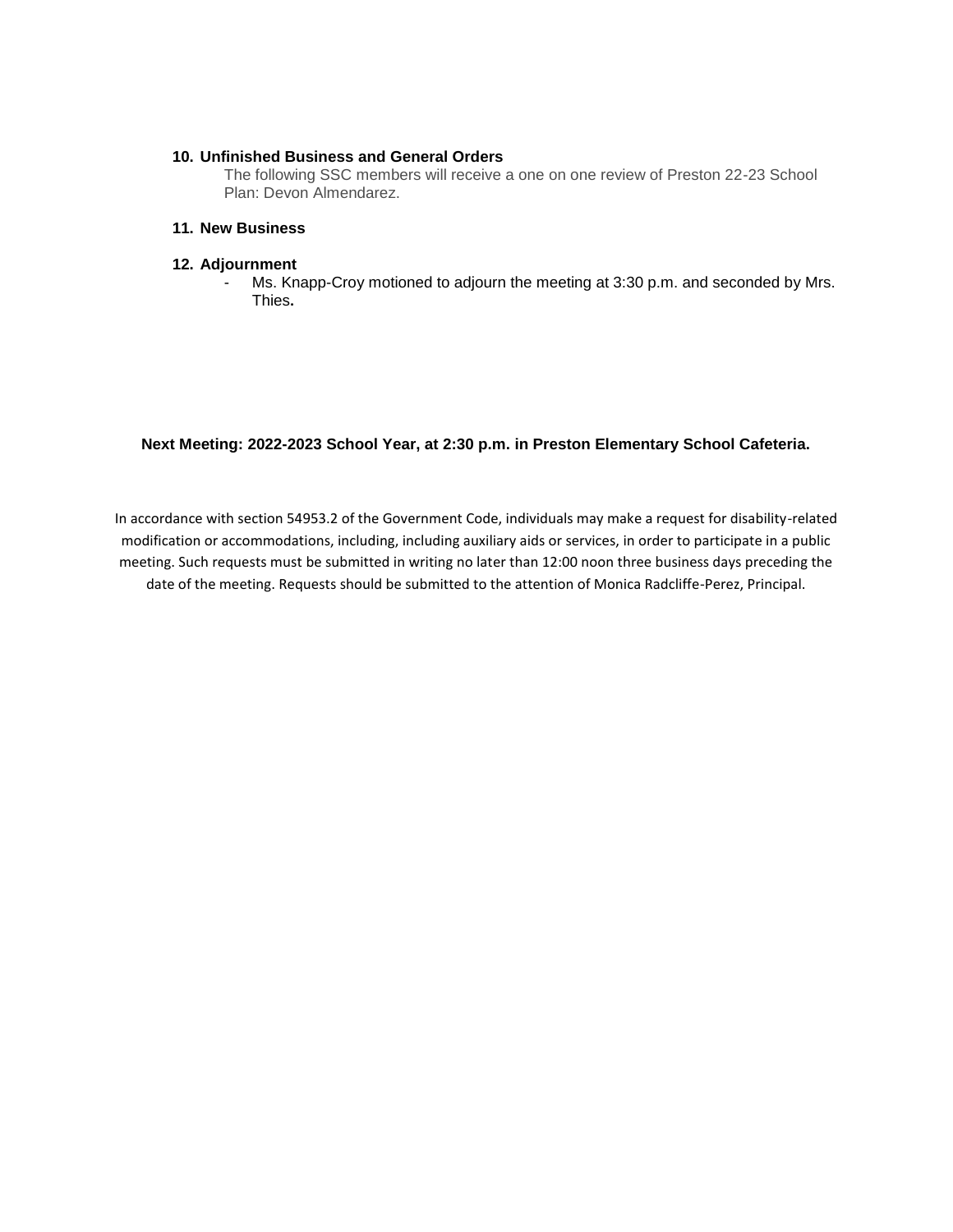Escuela Primaria Preston Esta reunión está "Abierta al Público"/Comentarios del Público (3 min. por/persona) **10 de mayo del 2022 a las 2:30 p.m. Fecha de Publicación del Orden del Día: 6 de mayo del 2022**



# **CONCÍLIO ESCOLAR (SSC) Acta**

#### *1.* **Llamar al Orden**

La reunión fue llamada al orden a las 2:35 p.m. por la **Sra. Laura Martin**

#### *2.* **Pasar Lista de Miembros**

- Miembros Presentes: R. Patel, Rinkuben Patel, Rocio Torres, Johanna Salazar, Rudy Zalaya, N. Meljar, Jorge Rodriguez, David Munoz, C. Munoz, Beatriz Barragan, Ana Tere Fuentes, Lucio Mar, Ana Mar, Anna Cervantes, Jacob Murray, Gabriela Thies, Jeri Jorgenson-Zwibel, Knapp-Croy, Monica Radcliffe-Perez y Laura Martin.
- **Presentaciones**
- **Asistencia**
- Se mostró un video de YouTube "Being a Mother is a Plus", brindando información sobre diferentes culturas y tradiciones (Día de las Madres).
- *3.* **Adiciones/Eliminaciones de Temas del Orden del Día**
- *4.* **Lectura y Aprobación del Acta de la Reunión Pasada** *-* 2 de febrero del 2022 a. Establecer un quórum
- *5.* **Informes de Oficiales/Comités Permanentes y Especiales/Estudiantes**

### *6.* **Temas de Discusión**

- La Sra. Radcliffe-Perez & la Sra. Martin repasaron el Plan Escolar (SPSA) 2022-2023
	- School Plan Goal 1 STUDENT ACHIEVEMENT.
		- A partir de una encuesta que los padres completan al final del año escolar, la Primaria Preston recopila los datos y crea la siguiente evaluación de las necesidades de los estudiantes, los padres y la escuela. Con los datos disponibles, Preston trabaja en torno a las necesidades para cerrar las brechas de rendimiento de los estudiantes. Los fondos EL, Título I, CSI y otros ayudan a obtener apoyo adicional para nuestros estudiantes EL. Los datos mostraron lo siguiente y
		- Se explicó que existe una necesidad identificada de intervención en las materias básicas de inglés y matemáticas entre nuestros subgrupos:
		- Aprendices de Inglés
		- Estudiantes con necesidades especiales
		- Estudiantes Afroamericanos
		- Juventud de Crianza/Sin Hogar/Socioeconómicamente en Desventaja
		- Los administradores continuaron presentando una necesidad identificada de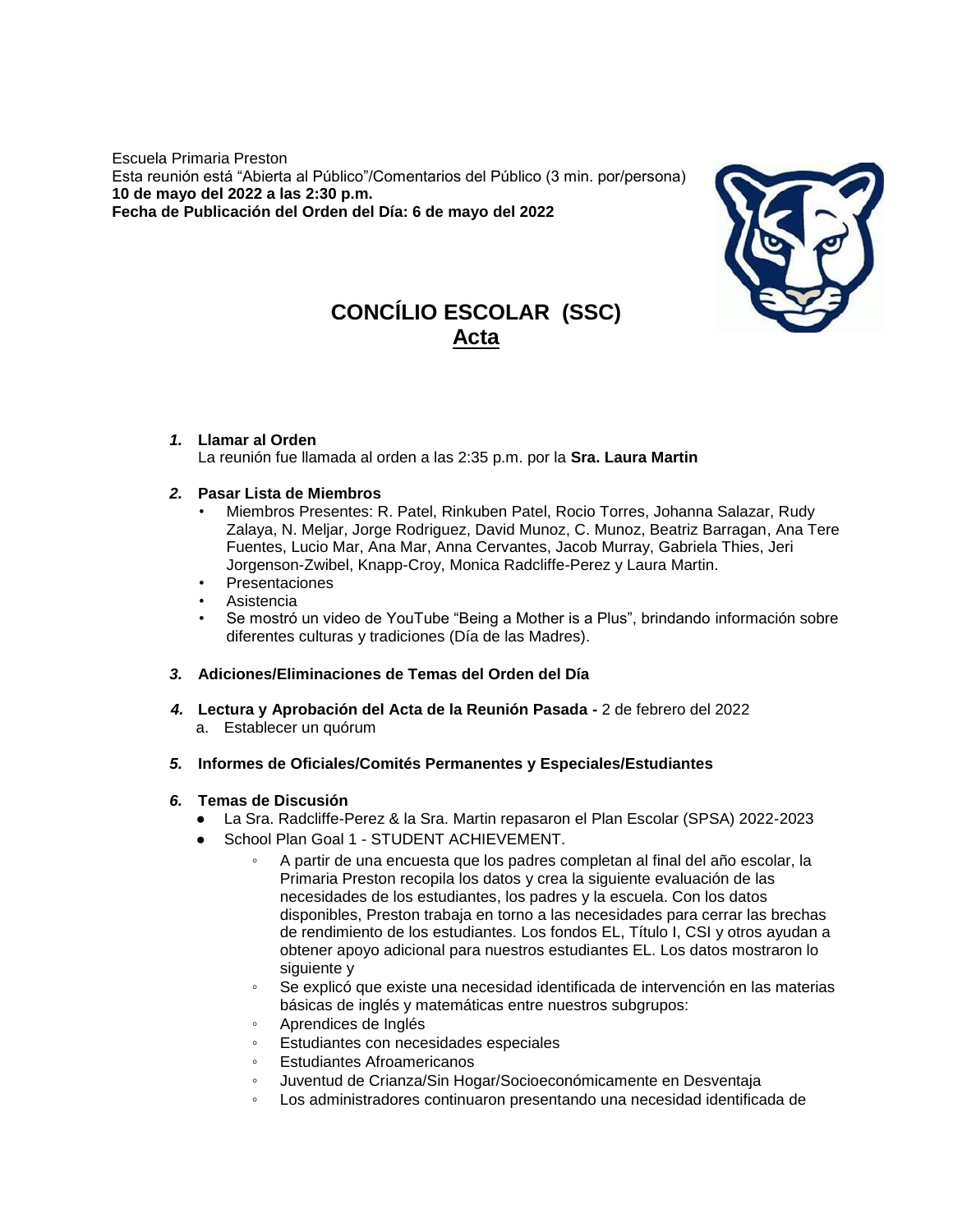intervención en las materias básicas de inglés y matemáticas entre nuestros subgrupos, incluidos, entre otros, nuestros Aprendices de Inglés, que representan el 19.9% (+117/532 estudiantes) de nuestra población estudiantil, estudiantes con necesidades especiales que también incluye estudiantes Afroamericanos y Aprendices del Idioma Inglés y nuestra población de estudiantes Afroamericanos.

- Los estudiantes se están desempeñando por debajo del nivel de grado en artes del lenguaje, matemáticas o ambos.
- En 21-22 se les brindará escuela de verano a los estudiantes en los grados 1-5 si cumplen con ciertos criterios.
- Se mencionó que este año 22-23 Preston está brindando acceso a intervenciones y apoyo adicional según sea necesario:
- La Primaria Preston ha contratado personal certificado adicional Especialista en Lectura.
- Preston está utilizando estrategias y programas de intervención específicos para disminuir la cantidad de estudiantes que necesitan intervenciones:
- Lexia: Acelera el desarrollo de habilidades de alfabetización para estudiantes de todas las capacidades, ayudándolos a hacer ese cambio crítico de aprender a leer a leer para aprender.
- Moby Max: Corrige las brechas de aprendizaje con el poder del aprendizaje personalizado. El plan de estudios adaptativo de MobyMax crea un plan de educación individualizado para cada estudiante, lo que permite que los estudiantes dotados progresen tan rápido como deseen y, al mismo tiempo, garantiza que los estudiantes de regularización obtengan la instrucción adicional que necesitan.
- Otros recursos útiles como: Footsteps2Brilliance: (K-3) que ofrece libros electrónicos interactivos, canciones y juegos en inglés o español. Basado en juegos para aumentar el vocabulario académico, la comprensión y las habilidades de pensamiento crítico.
- SIPPS: (K-5) un programa para ayudar a los lectores nuevos y con dificultades, para una lectura fluida e independiente. Ayuda a los estudiantes a leer en silencio con niveles más altos de comprensión.
- Scholastic: Es un programa que desarrolla la Alfabetización y el Aprendizaje para todos los estudiantes
- PBIS: Es un sistema de gestión de toda la escuela que ayuda a reforzar las Intervenciones y el Apoyo para el Comportamiento Positivo (PBIS).
- Avance Vía Determinación Individual (AVID): La misión del programa es cerrar la brecha de rendimiento al preparar a todos los estudiantes para la preparación universitaria y el éxito en una sociedad global.
- Enseñanza y Aprendizaje Cultural y Lingüísticamente receptivos: es un programa que se centra en una educación de calidad, equitativa y liberadora para todos los estudiantes.
- PATHS: Es un programa de aprendizaje social y emocional (SEL) que apoya la salud mental y el bienestar de los estudiantes, cultiva un entorno de aprendizaje más seguro y positivo.
- WATCH D.O.G.S.: es un programa de intervención que se enfoca en la prevención de la violencia en nuestros estudiantes mediante el uso de la influencia positiva de los padres y las figuras paternas al proporcionar una presencia discreta en las escuelas y al ser un modelo positivo y activo para nuestros estudiantes.
- Educación Activa: Es un programa de intervención SEL durante el almuerzo que ayudará a nuestros estudiantes a jugar y desarrollar habilidades sociales a través de actividades físicas. El programa proporcionará actividades estructuradas y un plan de estudios con actividades divertidas y saludables con énfasis en el Aprendizaje Socioemocional (SEL) y Apoyos de Intervención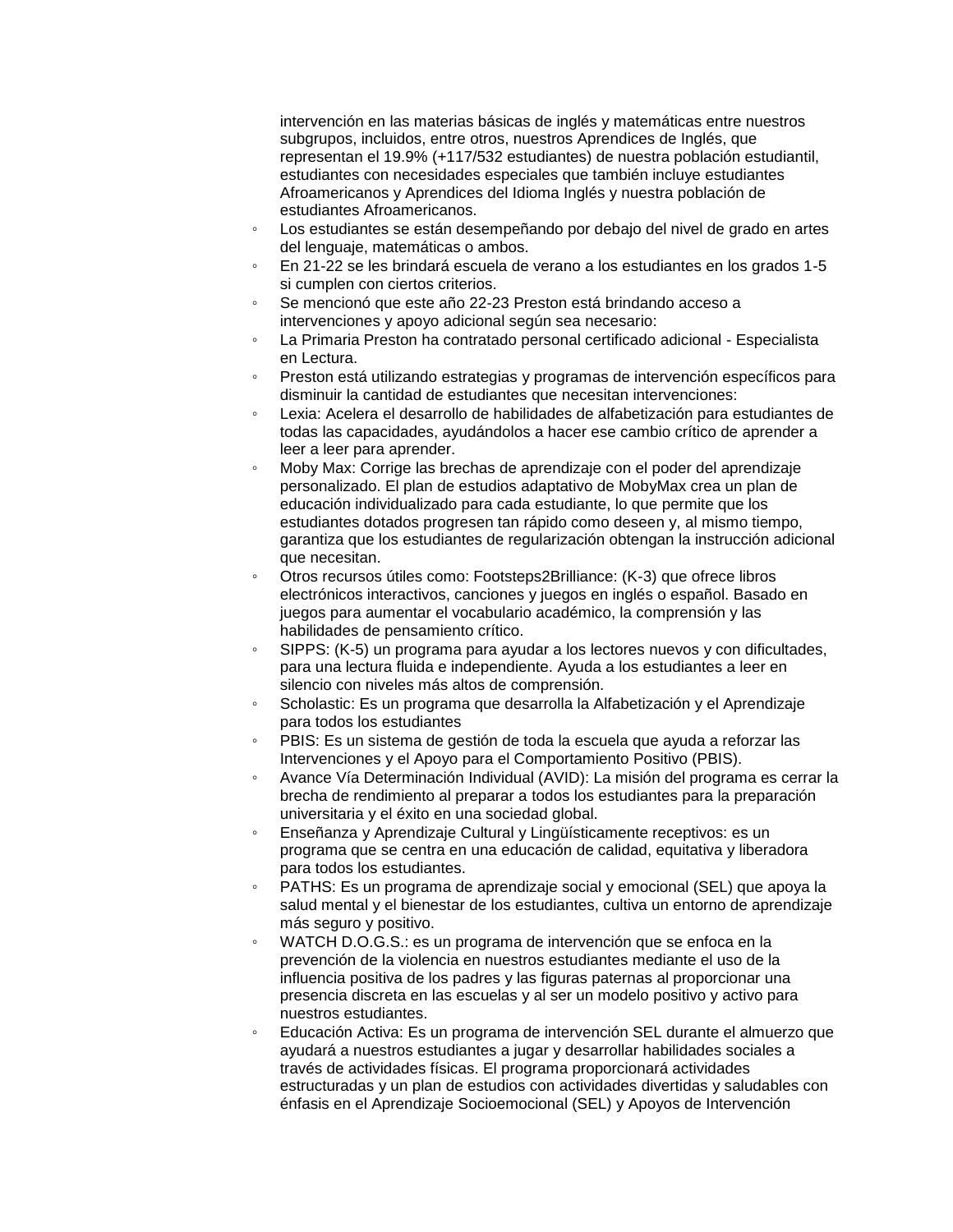Conductual Positiva (PBIS).

- Los fondos en los Objetivos 1-3 también ayudan a brindar acceso a:
- Conferencias: maestro, padre, administrador
- **Tutoría**
- **Asesores**
- Servicios SEL
- Desarrollo Profesional
- Colaboración
- Escuela de Verano
- Asistentes de Instrucción Bilingüe
- Horas Laborales Adicionales
- **Suplentes**
- Salarios (certificados y clasificados)
- **Beneficios**
- Libros y materiales
- Materiales didácticos complementarios, programas digitales
- Otros servicios
- Imprenta, copias, papel tinta, etc.
- Tecnología
- Chromebooks, iPads, amplificadores de voz, impresoras, audífonos, cámaras, monitores, cables, etc.
- Transporte
- Artes & Deportes
- Los padres querían saber: ¿Cuándo estará abierto el patio de recreo?
- Sra. Radcliffe-Perez: El patio de recreo estará listo para el año escolar 22-23 y también explicó el proceso.
- Los administradores continuaron con la Meta 2 del Plan Escolar DESARROLLO **PROFESIONAL**
- El administrador mencionó que a los maestros de la escuela primaria Preston constantemente se les da tiempo para colaborar utilizando los datos de los estudiantes y los resultados medibles para identificar las necesidades de los estudiantes. Crean planes de intervención y supervisan el progreso para aumentar el rendimiento estudiantil y mejorar las prácticas de instrucción.
	- A los maestros de la escuela primaria Preston se les da tiempo constantemente para colaborar utilizando datos de los estudiantes y resultados medibles para identificar las necesidades de los estudiantes, crear un plan para las intervenciones y monitorear el progreso para aumentar el rendimiento y mejorar las prácticas de instrucción.
	- La financiación también ayuda a brindar acceso a los servicios explicados anteriormente en la Meta #1, así como a:
	- PLC
	- Reuniones de personal
	- Reuniones de colaboración
	- Datos, iReady para identificar las necesidades de los estudiantes
	- Planes de enseñanza
	- Diseño de instrucción dirigida, etc.
	- Capacitación Bootcamp de PBIS
	- PD/Conferencias
	- Cuotas de inscripción
	- Costos de transporte
	- Tarifas de hotel
	- Comidas
	- Materiales
	- Suministros
	- Recursos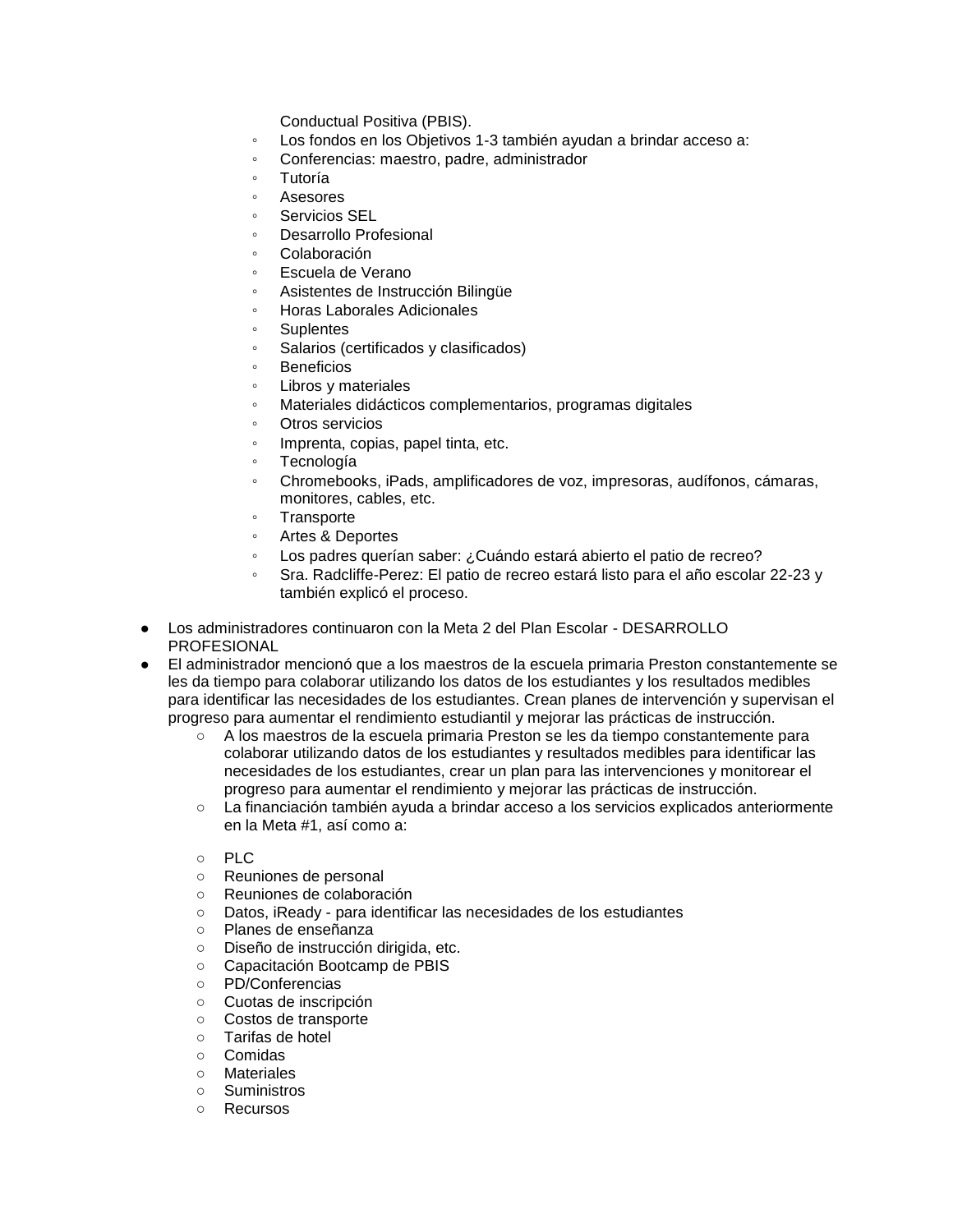- Suplentes
- Salarios (certificados y Clasificados)
- Beneficios
- Preston está monitoreando el entorno escolar e implementando sistemas de reconocimiento y apoyo estudiantil para reducir las tasas de remisiones y suspensiones, al mismo tiempo que aumenta las conductas positivas en el plantel.
- Premios e incentivos para estudiantes
- Carteles, letreros, pases de visitante
- El administrador continuó con la Meta 3 del Plan Escolar PARTICIPACIÓN DE LOS PADRES
- El administrador explicó a la audiencia que la meta #3 de Preston es aumentar la participación de los padres en los eventos escolares de los comités de padres.
	- Durante la escuela y<br>○ Después de la escue
	- Después de la escuela.
	- La financiación también ayuda a brindar acceso a los servicios explicados anteriormente en la Meta # 1, así como a:
	- Refrigerios
	- Oficinas de recursos durante eventos para padres
	- Servicios de traducción
	- Actividades y asambleas, pero no limitadas a Read S'More, etc.
	- Talleres para padres, pero no limitados a CABE, etc.
	- Cuotas de inscripción
	- Transportation fees
	- Tarifas de hotel
	- Comidas<br>○ Materiale
	- **Materiales**
	- Suministros
	- Recursos
- Los padres estaban complacidos y entendían muy bien el Plan Escolar 22-23 de Preston.
- Plan Escolar Preston 22-23 (SPSA) La Sra. Jeri Jorgenson-Zwibel hizo una moción a favor de aprobar el Plan Escolar y fue secundada por el Sr. Mr. Murray.
- El comité ELAC aprobó el Plan Escolar 22-23.

### *7.* **Temas de Información**

- La Sra. Pérez habló sobre las mejoras que le gustaría tener para el plantel escolar,, nueva marquesina, nuevos gabinetes de vidrio en los pasillos para exponer el trabajo de los estudiantes y los premios, la decoración del cerco en la calle con el espíritu escolar del diseño de Panther. etc.
- Revisar las fechas de las reuniones del SSC para 2022-2023
	- o Se presentará un folleto al comienzo del año escolar 2022-2023 como recordatorio de las reuniones del SSC y se invitará a los padres.
- Revisar las fechas de las reuniones del DAC para 2021-2022
	- o La Sra. Martin mostró las fechas de las reuniones del DAC para 2021-2022 del sitio web de Rialto USD.
- Revisar las fechas de las reuniones ELAC del 2022-2023